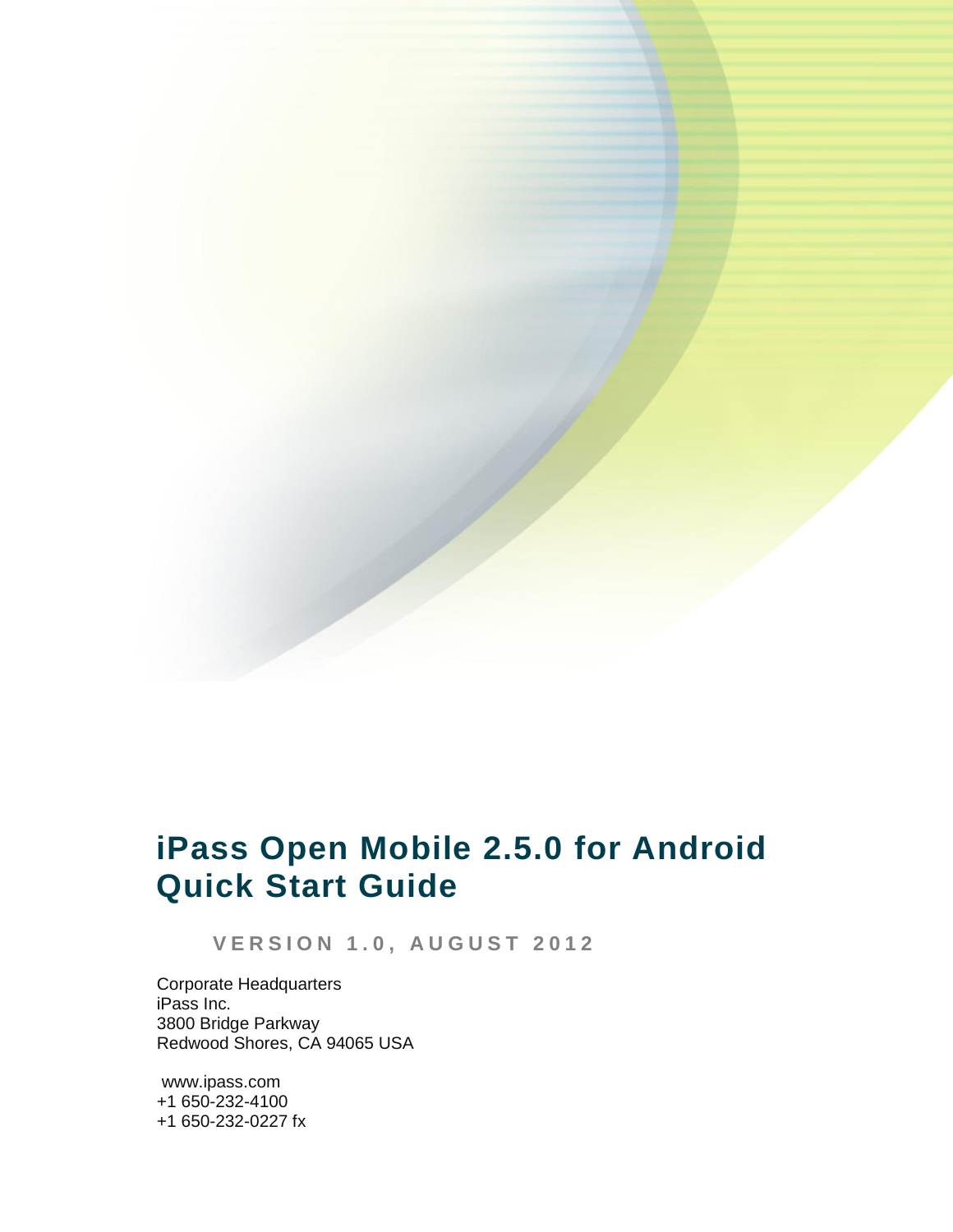### **TABLE OF CONTENTS**

| <b>Installing Open Mobile</b> |   |  |  |
|-------------------------------|---|--|--|
|                               |   |  |  |
|                               |   |  |  |
|                               |   |  |  |
|                               |   |  |  |
|                               |   |  |  |
|                               |   |  |  |
|                               |   |  |  |
|                               |   |  |  |
|                               |   |  |  |
| <b>Using Open Mobile</b>      | 6 |  |  |
|                               |   |  |  |
|                               |   |  |  |
|                               |   |  |  |
|                               |   |  |  |
|                               |   |  |  |
|                               |   |  |  |
|                               |   |  |  |



| <b>upport</b> | 12 <sub>2</sub> |
|---------------|-----------------|
|               |                 |
|               |                 |

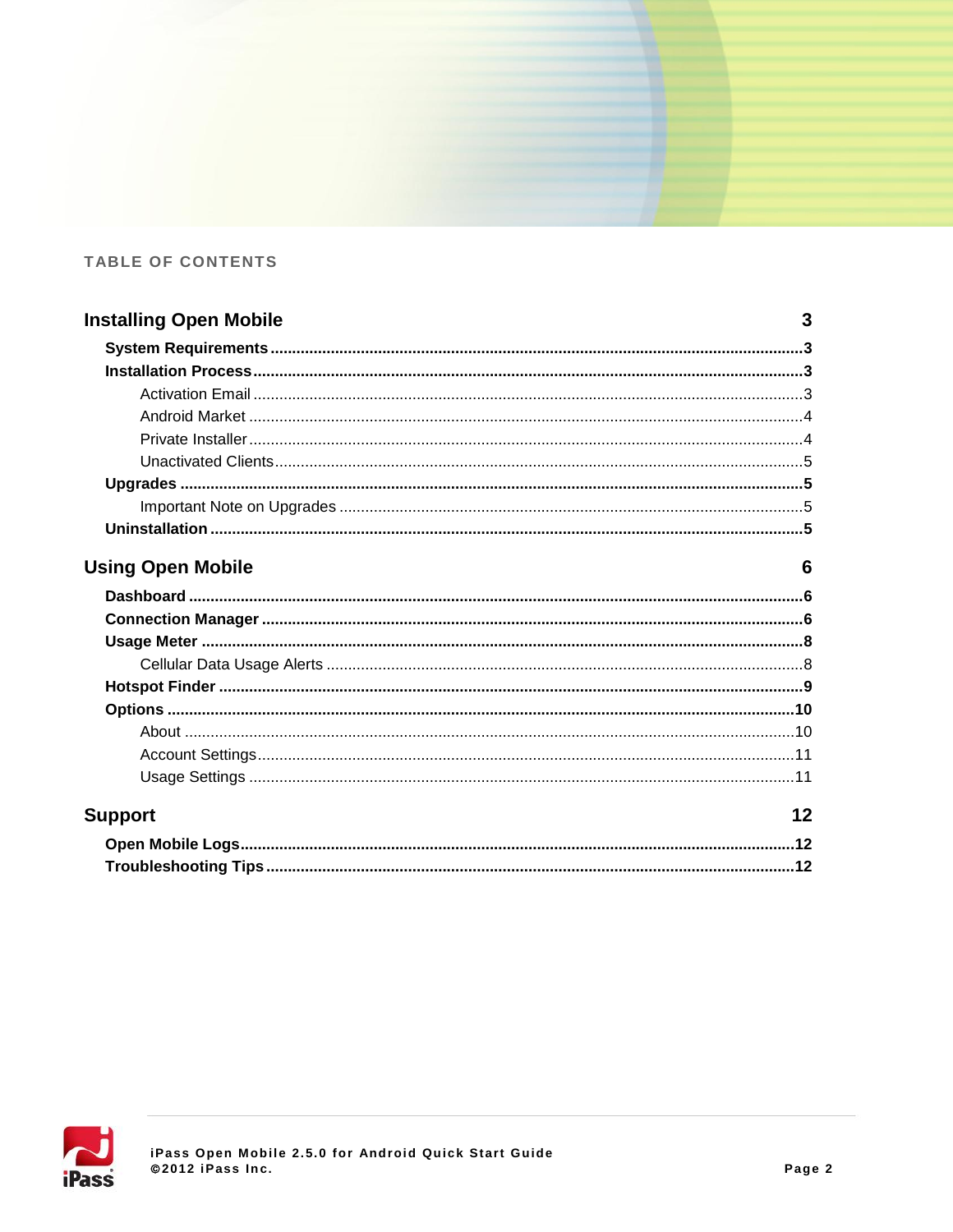# **Installing Open Mobile**

## **System Requirements**

Using Open Mobile for Android requires the following:

- A Wi-Fi capable device running the Android operating system 2.2 or later, including 4.0 and 4.1.
- A screen with HVGA or better resolution.
- **Users need an iPass account in order for the service to function.**

In addition, the user must be connected to the Internet (by Wi-Fi or their cellular network) to activate Open Mobile.

### **Installation Process**

### **Activation Email**

You should receive an email from your IT Administrator with download and activation instructions.

**Activation Email Instructions:**

- 1. Download the iPass Open Mobile app from the Android Market to your handheld device. Select the Market option when prompted for the fastest download.
- 2. On your handheld device, tap on the activation link and select **iPass Open Mobile** from the popup menu.
- 3. The first time you connect to a network with iPass Open Mobile, you will be prompted to enter your Account Credentials.



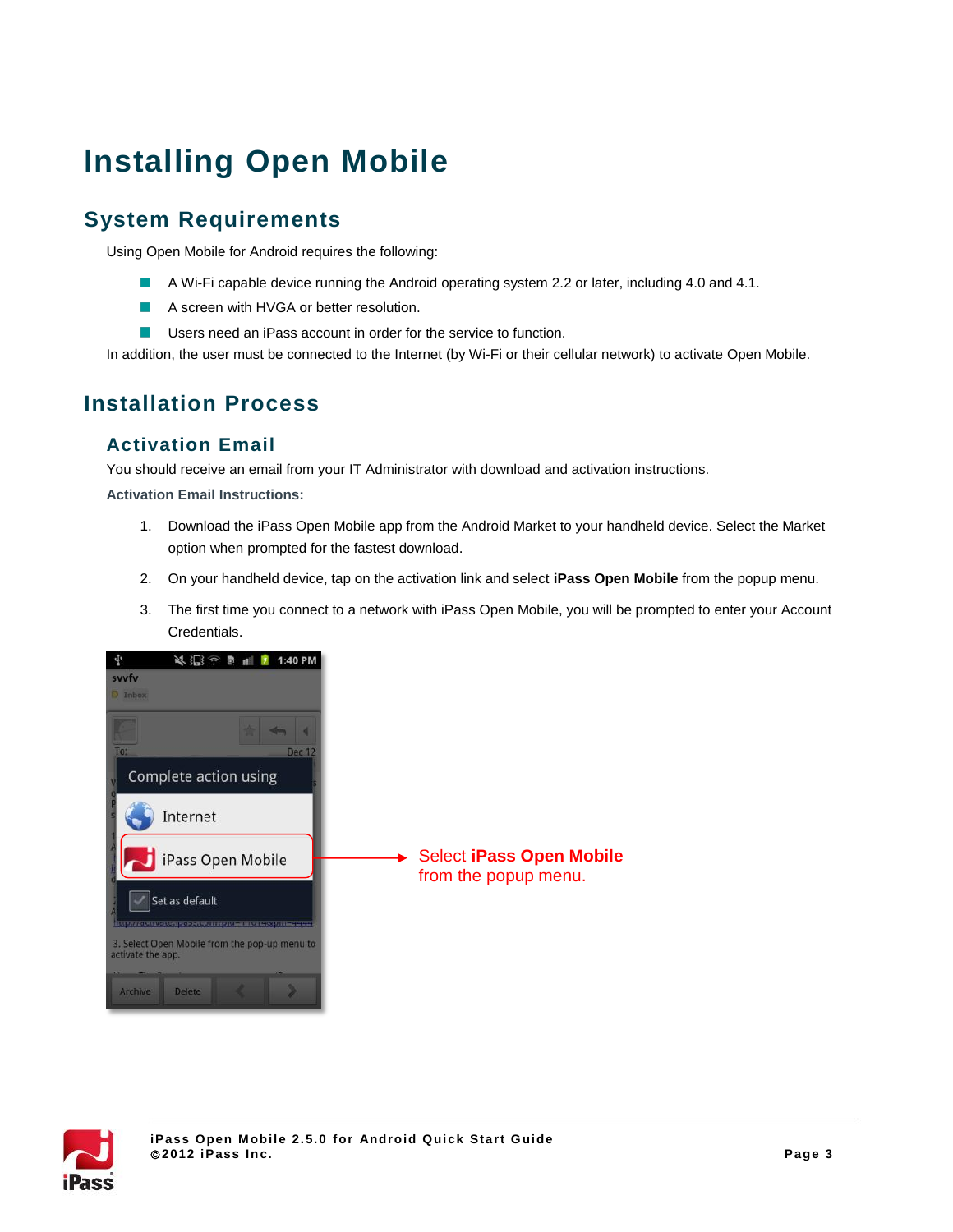### **Android Market**

You will need a Profile ID and possibly a PIN before downloading the Open Mobile app from the Android Market.

If the Profile Finder feature has been enabled by your administrator, and you already have Open Mobile installed on another platform (such as a Windows laptop), you can use the profile ID from that installation to activate Open Mobile on your iOS device.

**To install Open Mobile from the Android Market:**

- 1. Download the Open Mobile app from the Android Market.
- 2. On the Welcome Screen, tap the **Activate** button.
- 3. Enter your **Profile ID** and (if necessary) **PIN**
- 4. If you are using a Test profile, tap the area below the **OK** button three times to enter Test Profile Mode.
- 5. Enter your Profile ID and PIN.
- 6. Tap **OK**.



### **Private Installer**

If you received the Android application directly from your IT Administrator (by email, web page link, or private version of the Android Market), do the following:

**To install Open Mobile from a bundled installer:**

- 1. On the Home screen, tap **Menu | Settings | Applications**, and check **Unknown Sources**.
- 2. Download the Open Mobile app from an email attachment, download link, or Private Market.
- 3. In some cases when downloading using a link or email attachment, you will have to navigate to the Download folder using a file manager app such as Files, My Files, or Astro. From there, tap the Installer to launch it and tap **Install** to install.

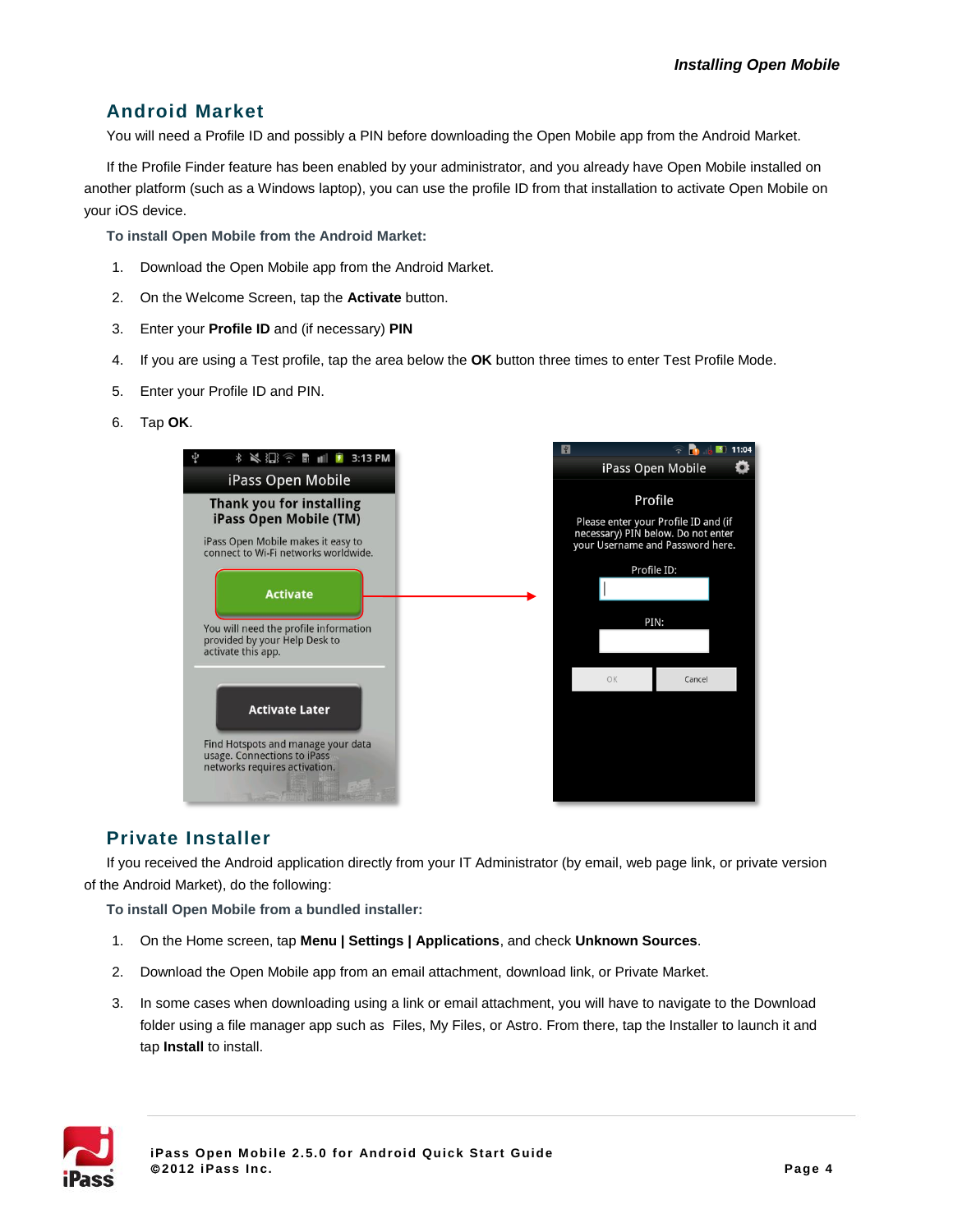4. When the installer is complete, tap **Open** to launch Open Mobile.

If the base .apk file is installed, the user will have to enter Profile ID and PIN to activate.

#### **Unactivated Clients**

A user without the correct Profile ID and PIN can tap **Activate Later** on the Welcome screen. Without activation, you have access to the Usage Meter and Hotspot Finder, but cannot use the app to connect to iPass networks. The app can be activated at any time by tapping **Menu > Activate**.

### **Upgrades**

You will receive software upgrades from the Android Market unless the Open Mobile package you installed was configured to receive updates from another source.

### **Important Note on Upgrades**

To ensure that you receive important upgrades, we recommend that you go to the **My Apps** section in the Android Market and check **Allow automatic updating** next to the Open Mobile app.

### **Uninstallation**

To uninstall Open Mobile, browse to **Settings | Applications | Manage Applications**, select Open Mobile from the list, and then tap the **Uninstall** button.

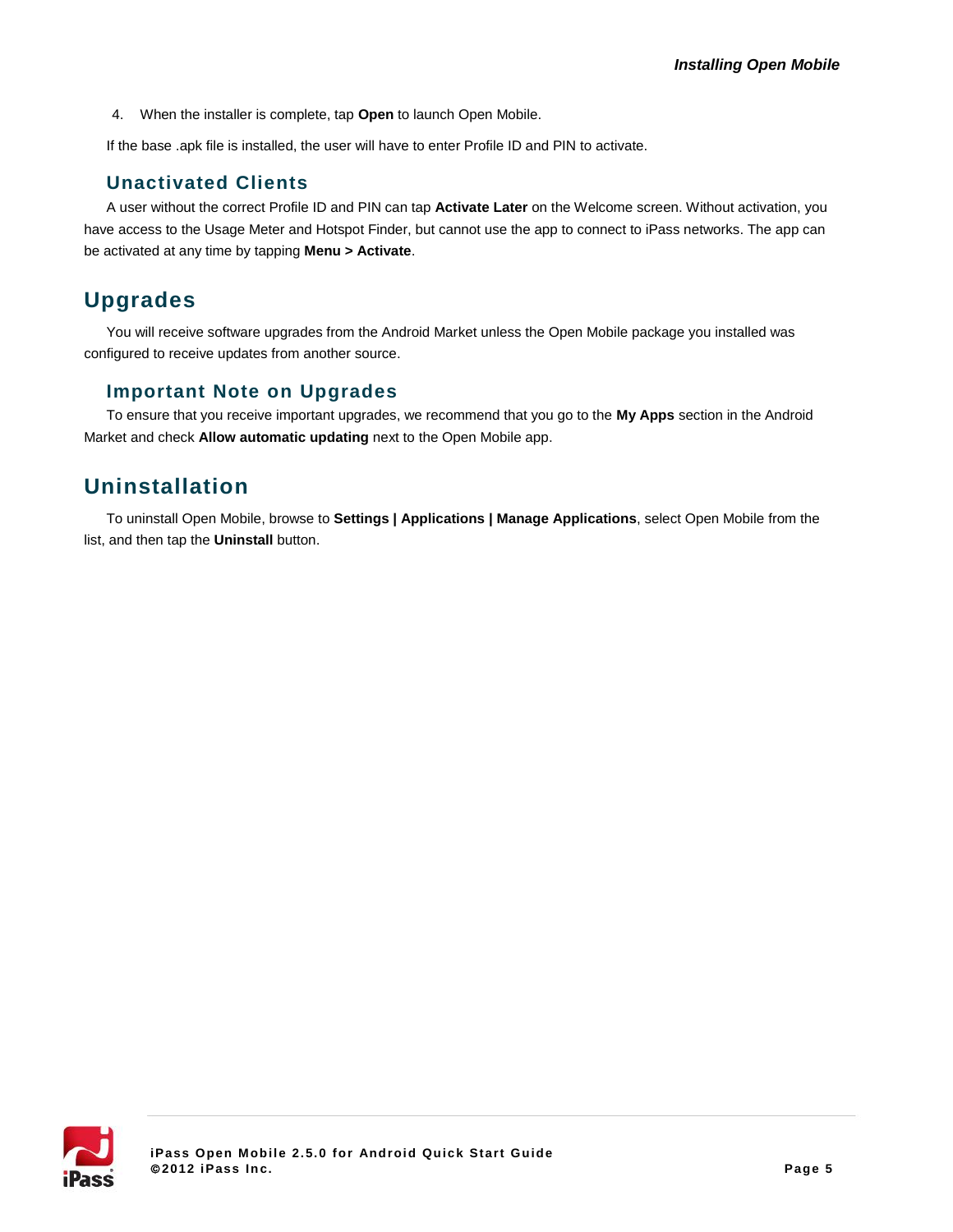# **Using Open Mobile**

The Open Mobile for Android interface is illustrated here.

### **Dashboard**

There are three main buttons on the dashboard, with an **Options** button in the top right corner. The three main buttons can be tapped to take you to a dialog with more details, described below, and they represent your current connection (the Connection Manager), your past connections (the Usage Meter), and your future connections (the Hotspot Finder).



### **Connection Manager**

Open Mobile displays Available Networks and their signal strength. The list is refreshed every 15 seconds. To connect or disconnect from a network, tap on it.

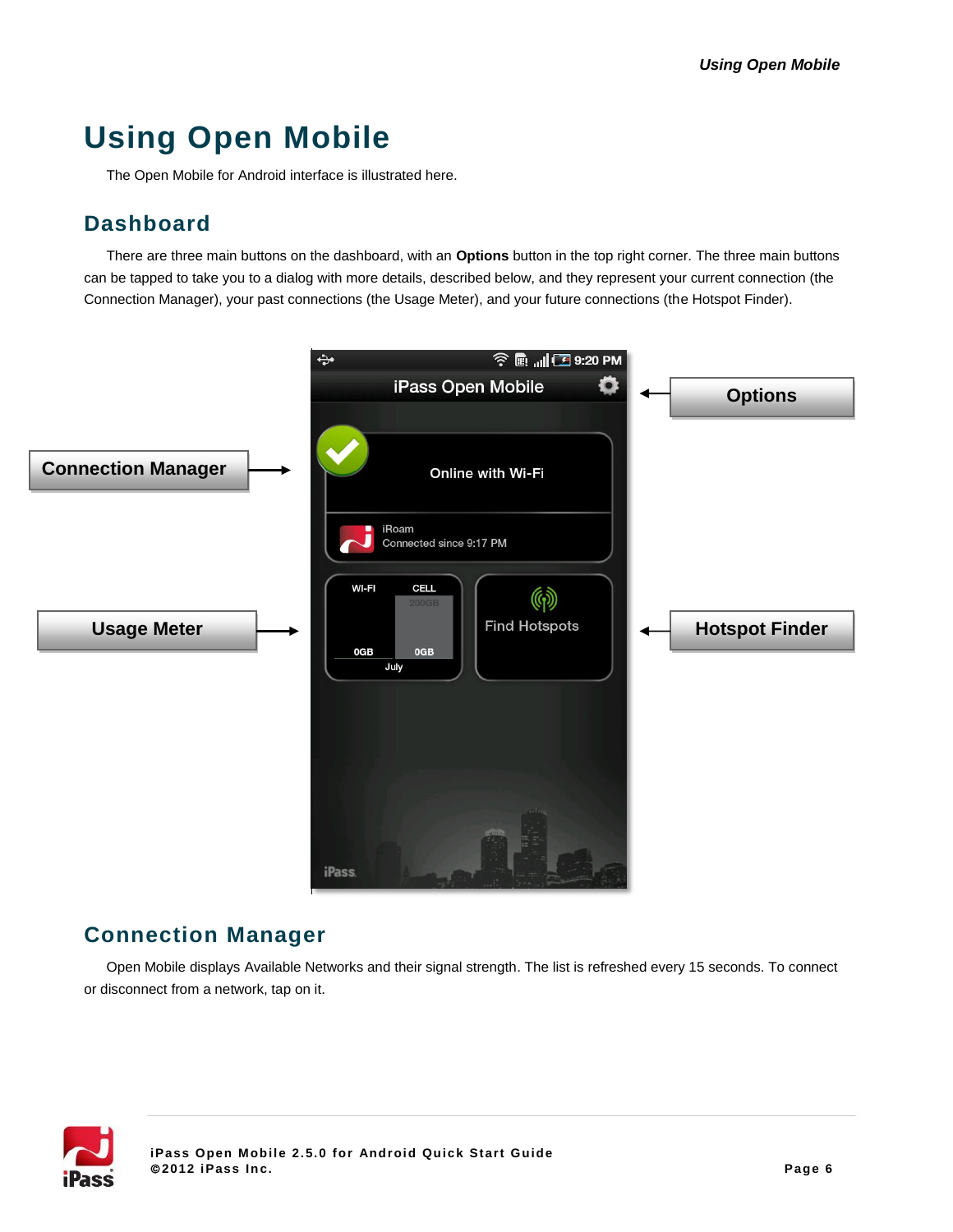

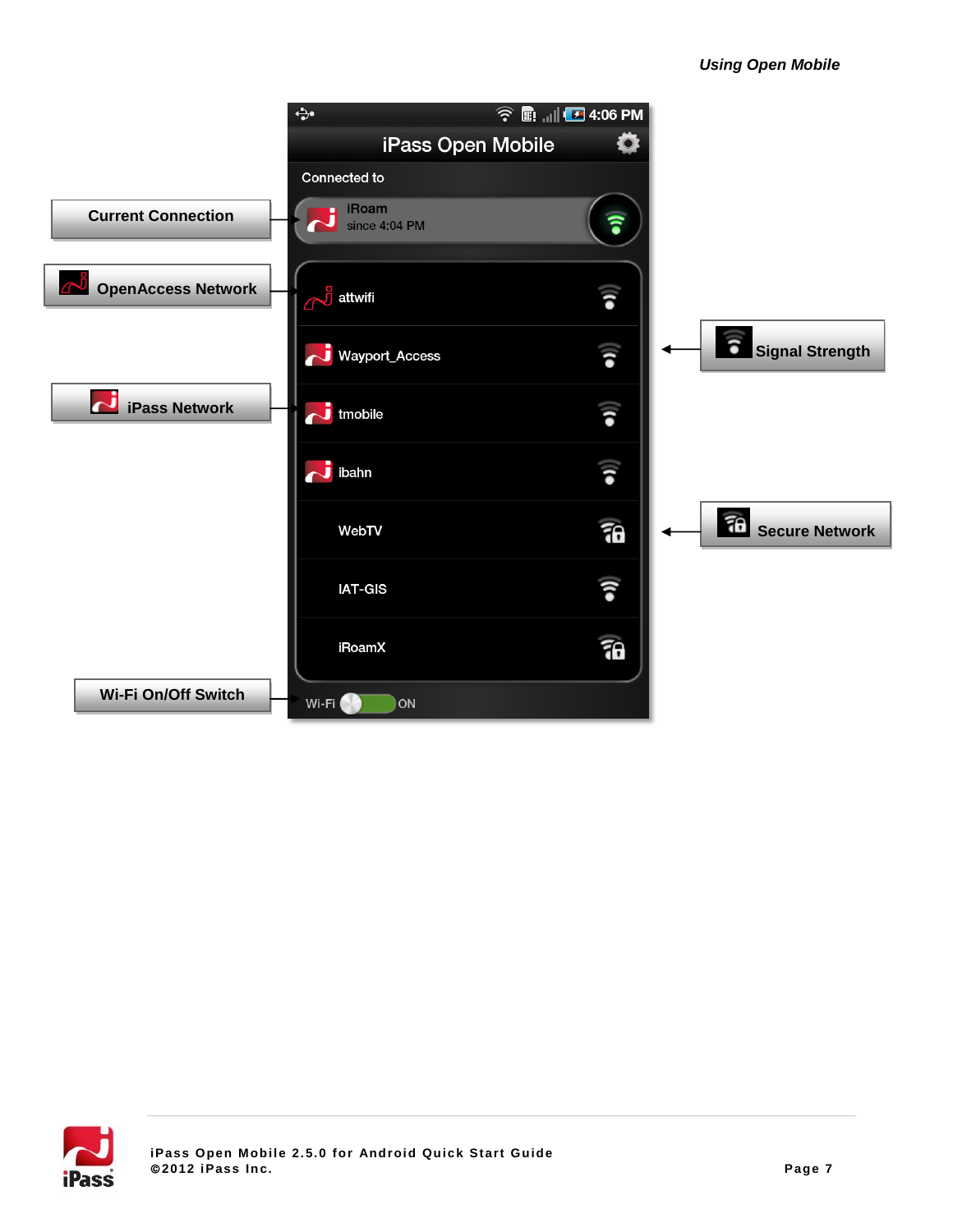### **Usage Meter**

There are three dialogs in the **Usage Meter** section.

- П The **Cellular Data** dialog displays graphs of your data usage for this billing period.
- The **Recent Connections** dialog shows your last twenty connections. (Users on Android 2.1 or earlier will only see this screen.) Tap **Clear** to clear your connection history.
- $\mathcal{L}_{\mathcal{A}}$ The **Application Data Usage** dialog displays your top ten applications.

To move between these screens, swipe your finger from left to right (or right to left).



### <span id="page-7-0"></span>**Cellular Data Usage Alerts**

Open Mobile can send alerts when the user is close to reaching the monthly cellular data limit.

**To set the cellular data limit:**

- 1. Tap **Set Limit** on the **Usage Meter** dialog (or the **Usage Setting** button on the **Options** dialog).
	- 2. Under **My billing begins on:** tap the box to enter the first calendar day of your billing period.
	- 3. Under **My monthly limit is:** tap the box to enter your limit and select the memory unit from the dropdown.
	- 4. Tap the box to check Alert me when I am near my monthly limit.



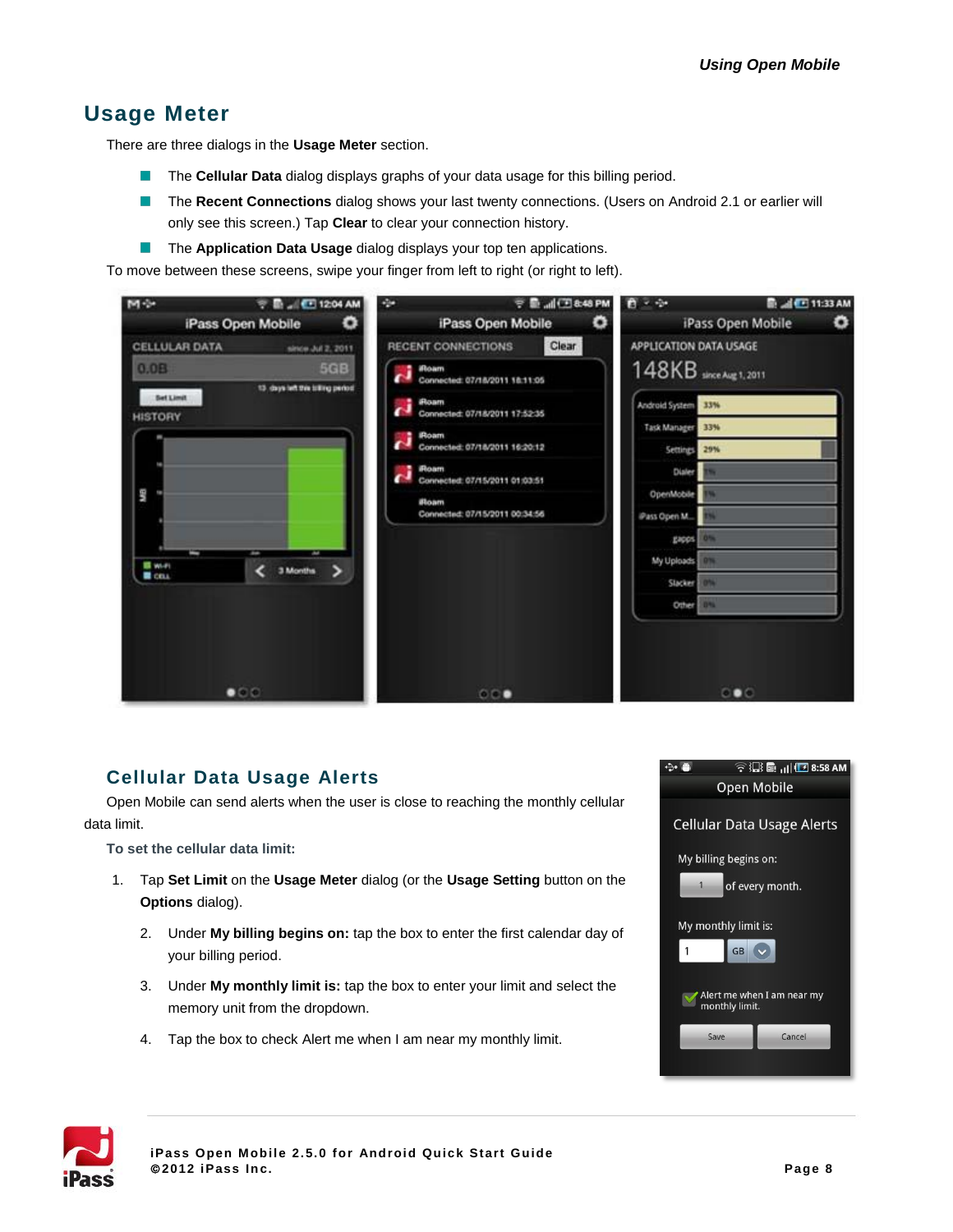5. Tap **Save**.

The **Application Data Usage** dialog will display a list of the user's top ten applications in order of data usage (showing the total usage and each application's percentage of the total).

## **Hotspot Finder**



Open Mobile for Android includes a Hotspot Finder that enables users to locate iPass Wi-Fi hotspots anywhere in the world. Enter a location in the search box, or tap the **List nearby hotspots** button, for a list of hotspots and their locations. The Hotspot Finder requires an Internet connection to locate hotspots.

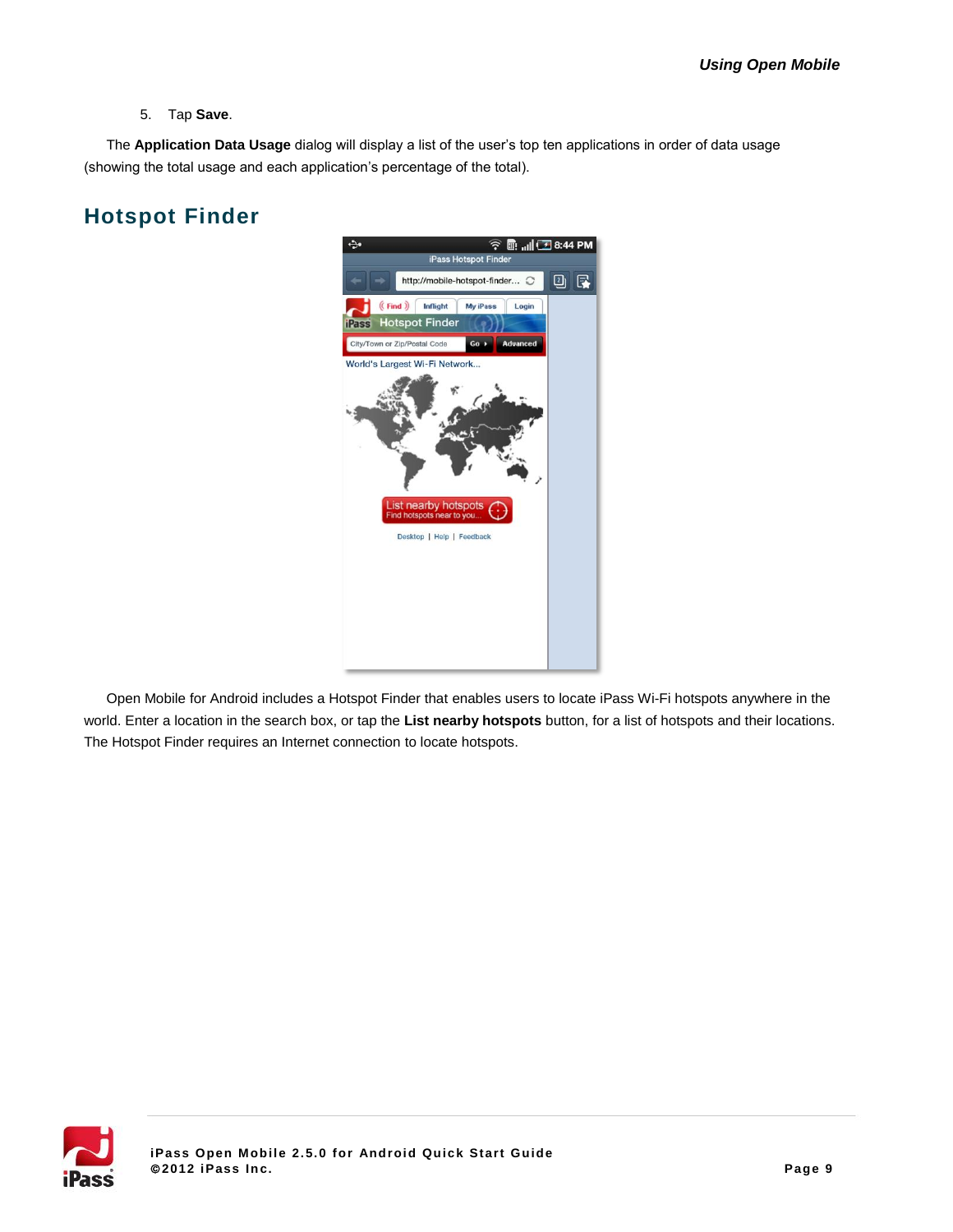## **Options**

Tapping the **Options** button on the upper-right corner of the screen (or the Menu button on your Android device) will open a window with three options: **About**, **Account Settings**, and **Usage Settings**.

| ↔ |                                                  |                         |                   | <b>全国 11 至8:55 PM</b> |  |
|---|--------------------------------------------------|-------------------------|-------------------|-----------------------|--|
|   |                                                  |                         | iPass Open Mobile |                       |  |
|   |                                                  |                         |                   |                       |  |
|   |                                                  |                         | Online with Wi-Fi |                       |  |
|   |                                                  | Connected since 5:52 PM |                   |                       |  |
|   |                                                  |                         |                   |                       |  |
|   | About                                            |                         |                   |                       |  |
|   | <b>Account Settings</b><br><b>Usage Settings</b> |                         |                   |                       |  |
|   |                                                  |                         |                   |                       |  |
|   |                                                  |                         |                   |                       |  |
|   |                                                  |                         |                   |                       |  |
|   |                                                  |                         |                   |                       |  |
|   |                                                  |                         |                   |                       |  |
|   |                                                  |                         |                   |                       |  |
|   |                                                  |                         |                   |                       |  |
|   |                                                  |                         |                   |                       |  |

### **About**

There are three buttons on the **About** dialog: **Check for Update**, **Send Logs**, and **More Info**.

- **Check for Update** will check for any available Profile and Directory update (not software update)—these updates happen automatically every 24 hours.
- **Send Logs** will open an email with an attachment of your current logs to your IT Help Desk (see pag[e 12](#page-11-0) for more information on this feature).
- **More Info** will display information on your version of Open Mobile.  $\mathcal{C}$



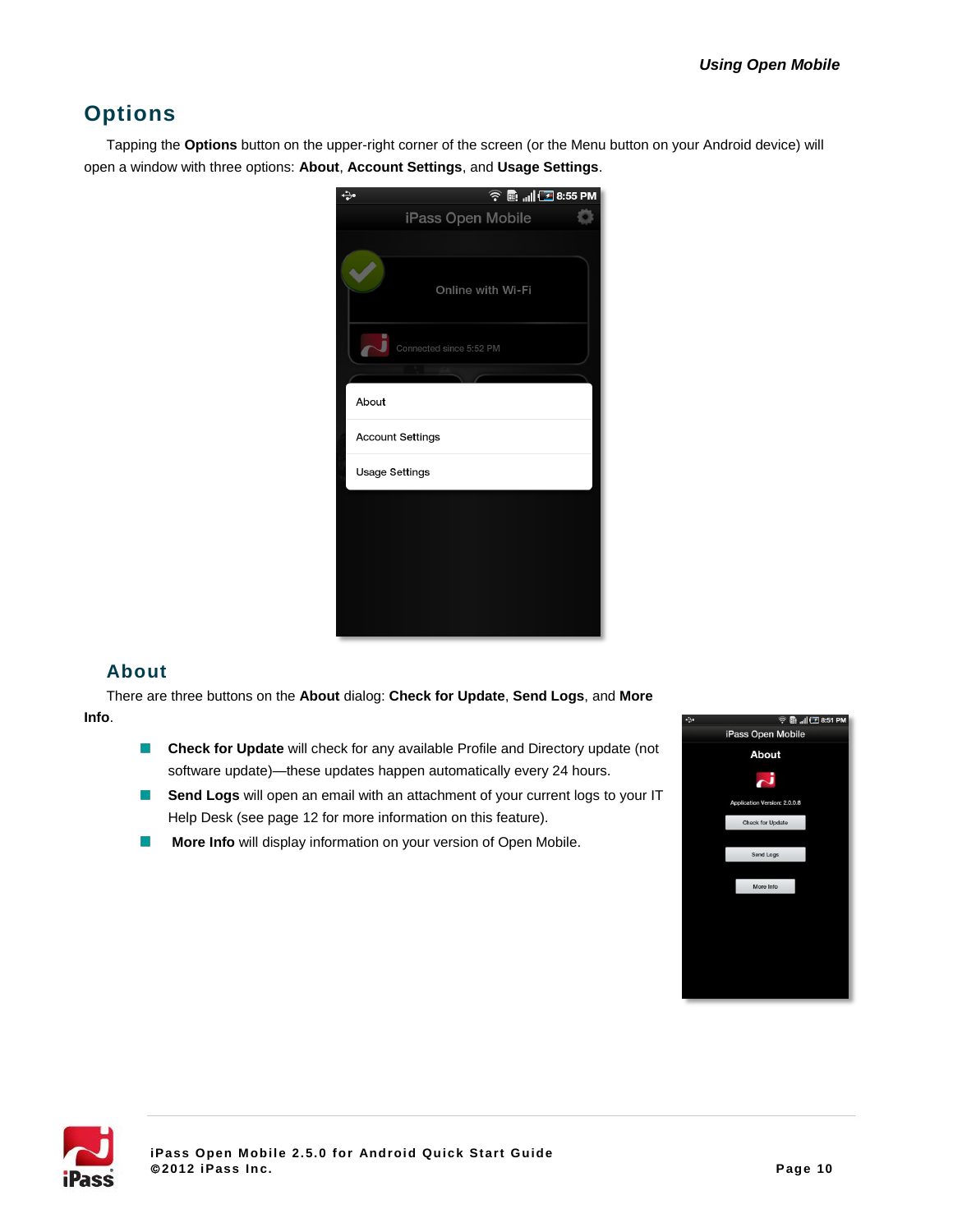### **Account Settings**



Enter or change your iPass account credentials here, including username, password, domain, and possibly prefix (not shown above).

#### *Auto-Connect*

Auto-Connect enables you automatically connect to OpenAccess and iPass-authenticated networks. If enabled, Auto-Connect can make connecting to the Internet a 'zero-c lick' experience.

When multiple networks are available in the same location, Open Mobile uses a sophisticated algorithm to determine a network for Auto-Connect.

Open Mobile will automatically re-connect to a network when the user is unintentionally disconnected (for example, if the network signal is lost).

If you choose to disconnect from an Auto-Connect network, Auto-Connect will be disabled until you explicitly attempt to connect again.

### **Usage Settings**

You can set cellular data usage limits and the monthly billing cycle for the usage meter under Usage Settings. For more details, see the Usage Meter section on page [8.](#page-7-0)

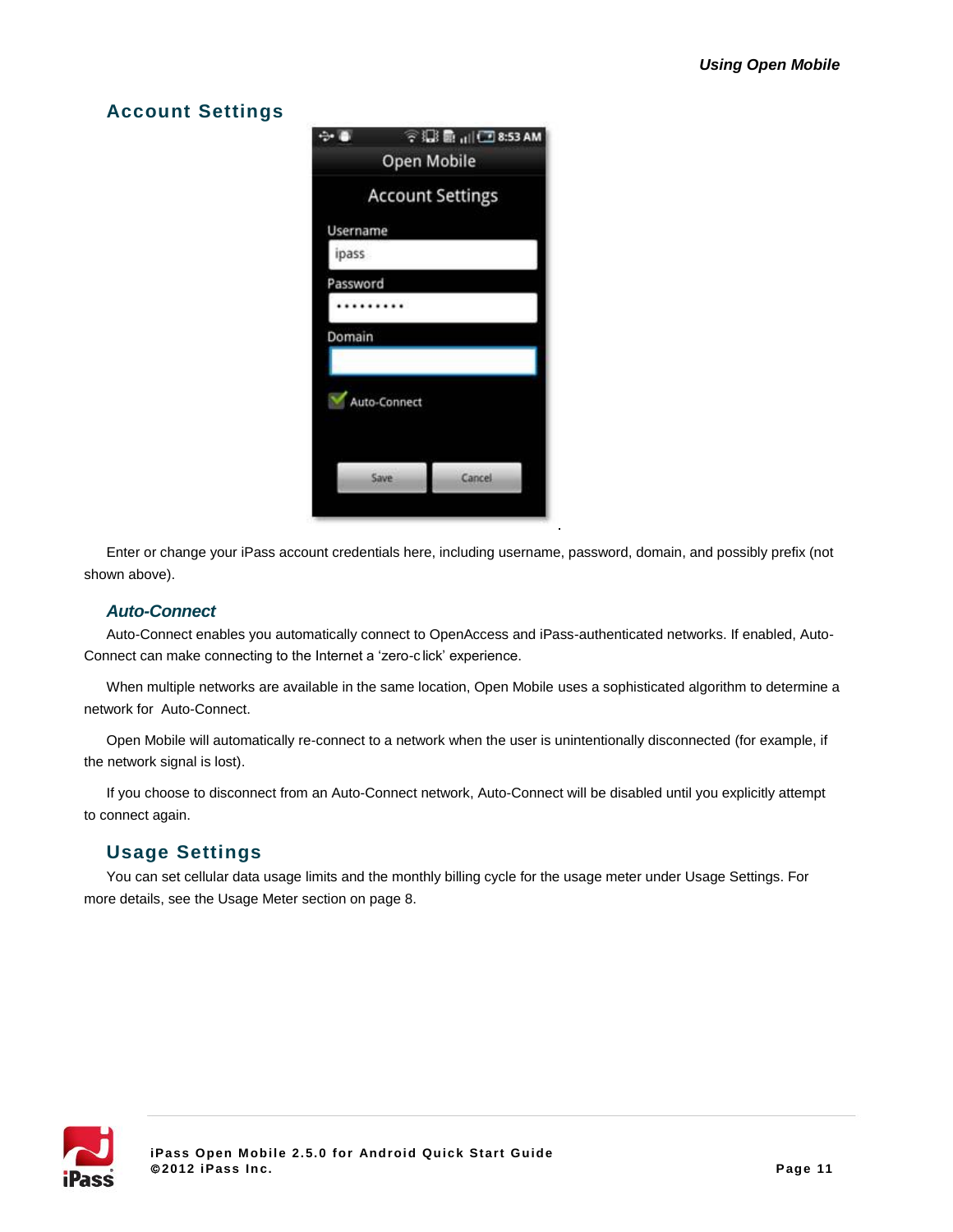# **Support**

## <span id="page-11-0"></span>**Open Mobile Logs**

Open Mobile enables users to send troubleshooting logs for support using the **Send Logs** button. Logs can be sent by any number of file sharing methods: email (if ZIP files are allowed), by Bluetooth, by instant messenger such as Skype, or by SMS message. Select a method, and then follow the prompts to send your logs to your support representative.



### **Troubleshooting Tips**

These tips may be helpful to users attempting to connect over Wi-Fi.

#### *Duplicate SSID*

Open Mobile identifies iPass Wi-Fi networks by their network name (SSID). A network name that duplicates a network name in the iPass Network directory will display the iPass logo in Open Mobile, normally indicating that it is an iPass network. However, there are some circumstances where the indicated network is not actually an iPass location, such as the following:

- The local provider is using a name that is also used by one of the iPass network providers. П
- $\mathcal{C}$ The local provider has other locations that are part of the iPass service, but has excluded this particular location.

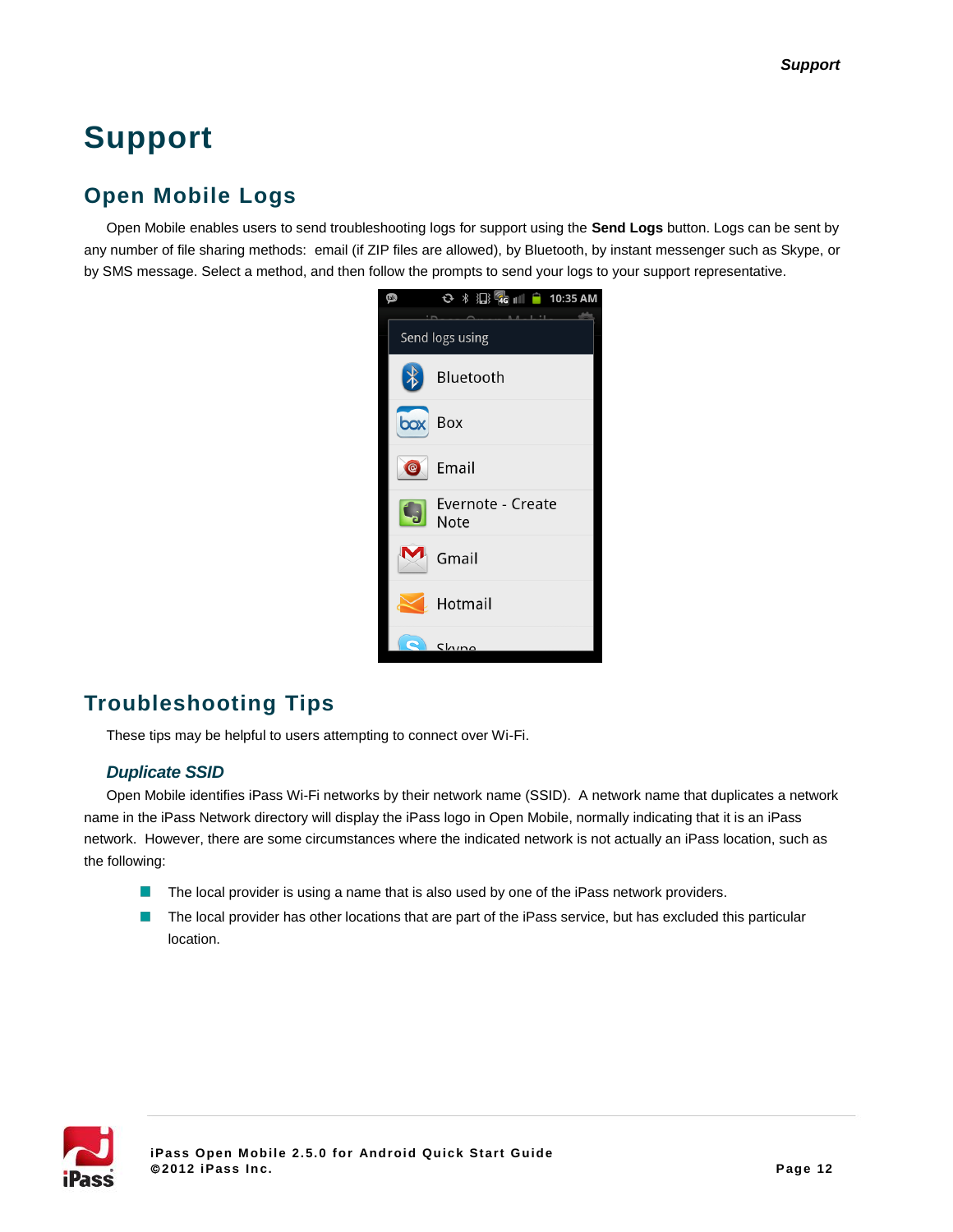#### *Failed Venue Login*

On occasion, an association to a Wi-Fi access point is successful, but the log in to the venue fails because of a timeout, authentication failure, or some other error.

Connecting to an iPass network requires not just a successful association; Open Mobile must also receive an IP address from the venue and it must be able to pass HTTPS communication to the access gateway. A weak signal can cause a failure in the IP address assignment or HTTPS communication. Moving closer to the access point, or moving to a location with a stronger signal, may resolve this situation.

#### *Back-End Infrastructure Issues*

Authentication errors can occur if the back-end authentication infrastructure is not available. This could be an outage at the provider, or with your RoamServer or AAA system.

#### *Personal Wi-Fi*

Some common issues that can occur for personal Wi-Fi access points include:

- The home access point has MAC address filtering, which prohibits the user from communicating over it even if a successful association is made.
- A weak signal prevents association.
- The location is 802.1x-enabled. 802.1x connections are not currently supported.m.